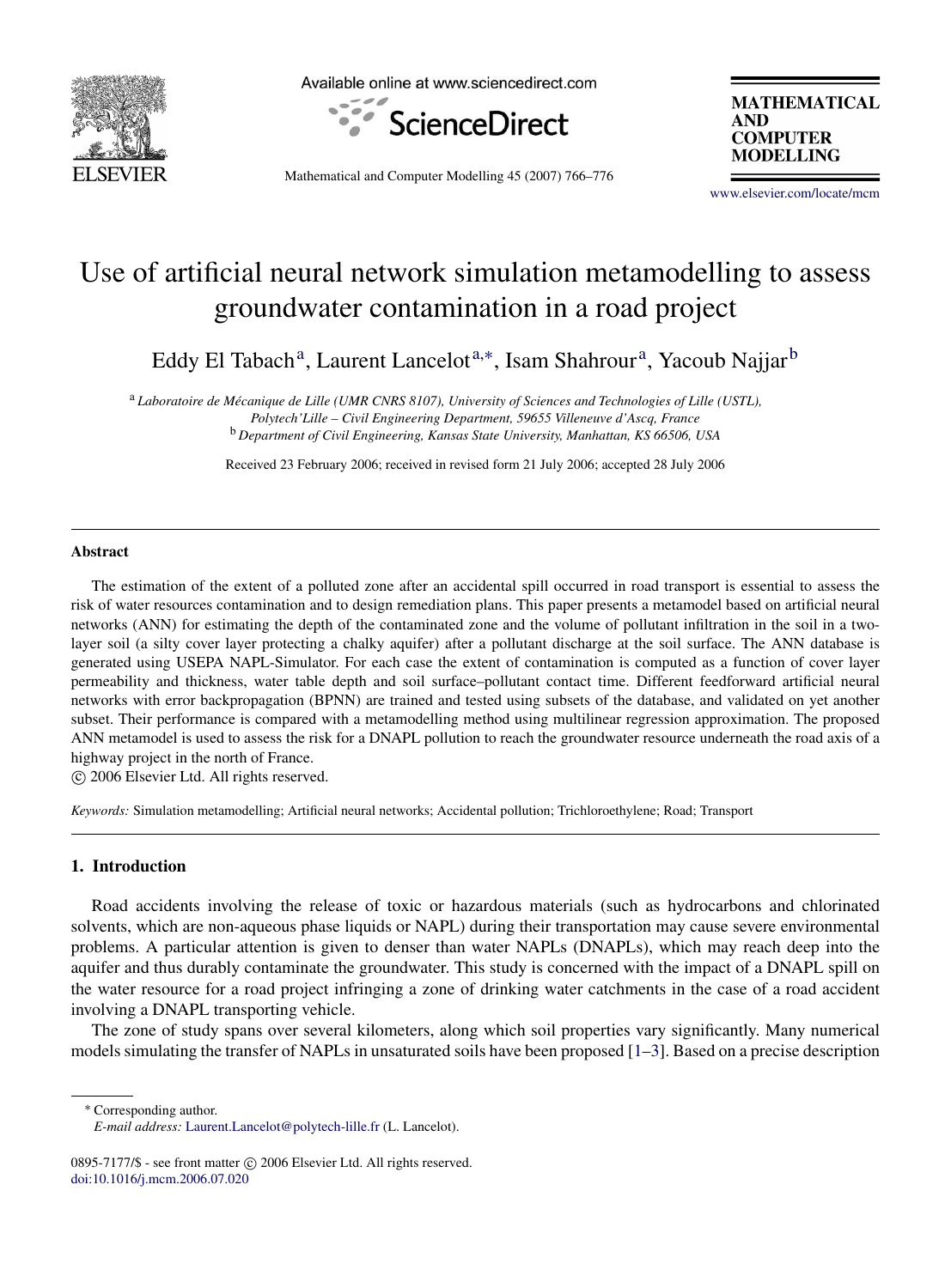<span id="page-1-0"></span>

Fig. 1. Cross-section along the axis of the highway project.

of the governing mechanisms of transfer (multiphase flow, inter-phase exchanges, transport of diluted pollutant in liquid and gas phases), these models require the determination of many parameters and an intensive computational effort particularly for large three dimensional problems. If the model is to be used to study many scenarios in decision making applications, this purely mechanistic approach can prove impractical.

As an alternative, simulation metamodelling is based on the substitution of the simulation model by an approximation of the input–output relationship. Metamodelling, first proposed by Blanning [\[4\]](#page--1-1), makes the computations much faster, allowing for more cases to be studied. This wider exploration of the input variables improves the understanding of the model, and permits us to carry out otherwise time consuming sensitivity analyses or solution optimization [\[5\]](#page--1-2), at the cost however of a lower accuracy of the outputs. Originally based on regression methods [\[6](#page--1-3)[,7\]](#page--1-4), metamodels now use various approaches such as artificial neural networks (ANN) or kriging [\[8\]](#page--1-5). ANN have the advantage over regression that the form of the model need not be pre-determined. Moreover, ANN can theoretically approximate any function to any level of accuracy [\[9\]](#page--1-6), which is very interesting when the governing physical mechanisms are highly non-linear like in pollution transfer in soils.

In this paper, a database was built with four input parameters (cover layer permeability and thickness, water table depth and soil–pollutant contact time) and the depth of contaminated soil and infiltrated pollutant quantity as output parameters, using the finite element software NAPL-Simulator [\[1\]](#page--1-0). Different artificial neural networks have been trained and tested on this database using the error backpropagation algorithm and cross-validation. Their performances have been analyzed and compared in statistical terms, and the optimum network has been used to predict the depth of contaminated soil in the practical case of an accidental DNAPL spill along the axis of a projected highway.

#### 2. Problem under consideration

### *2.1. Presentation of the road project*

The highway project crosses a valley where important drinking water resources are located.

Geological and hydrogeological surveys showed fractured carboniferous limestones overlaid with 5–15 m of silts, silty sands and silty clays, with a water table lying at 5–25 m from the soil surface, inside the fractured limestone [\(Fig. 1\)](#page-1-0). Piezometers allowed the monitoring of water table variations with time over an almost 2 year period (September 2000 until April 2002).

[Fig. 1](#page-1-0) shows the soil profile with projected cuts and fills. In cut zones the scouring of the protective silt cover layer may increase the aquifer vulnerability during the construction phase, but these zones will be protected after the highway construction (impervious road platform, runoff retention basins). In fill zones there is a risk for vehicles to fall down from the platform during accidents and potentially cause a pollution to the unprotected natural soil, eventually threatening groundwater resources. Pollutant migration through silty cover soils should hence be thoroughly analysed in fill zones.